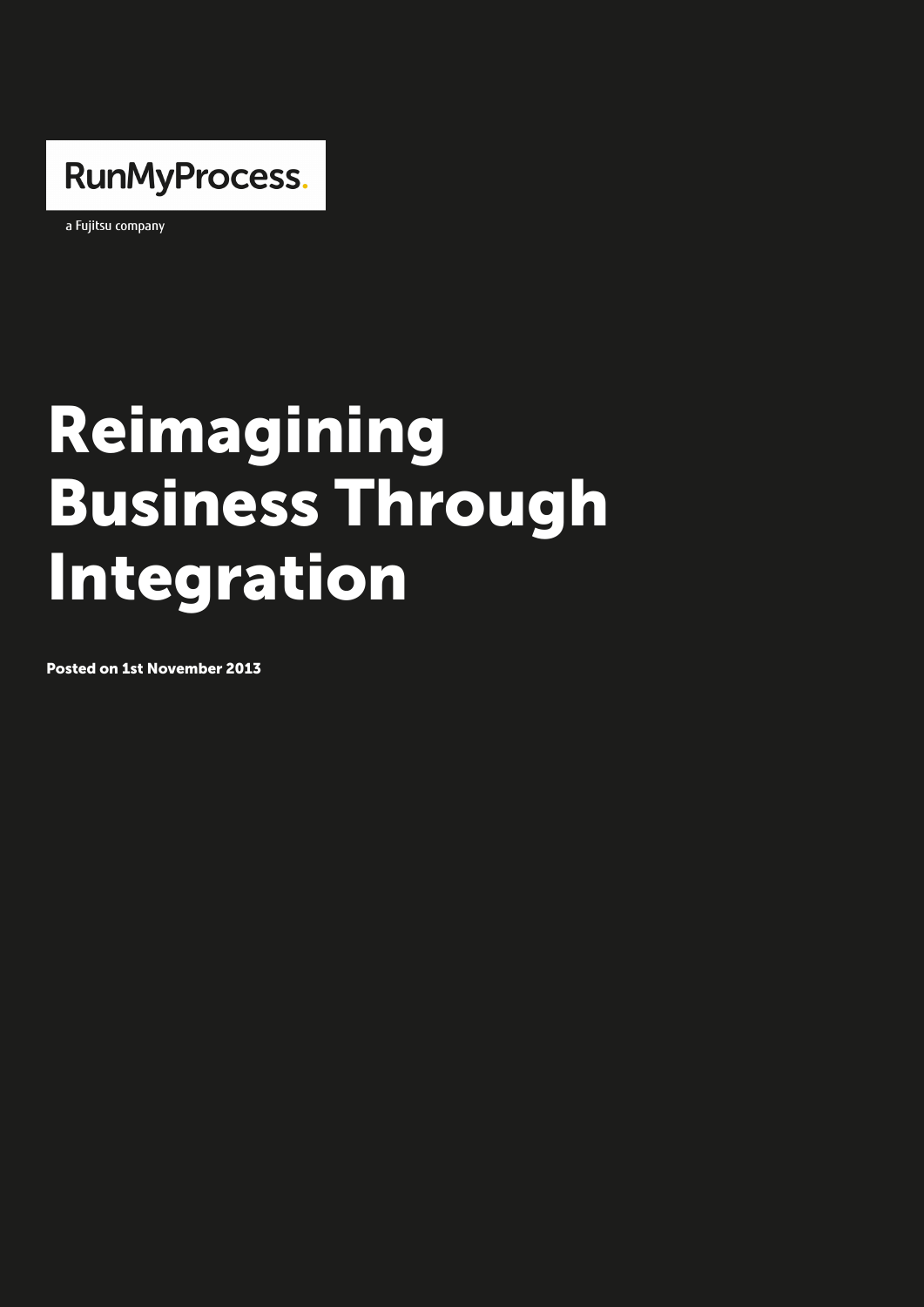leverage this broader form of integration to create new opportunities for technology simplification that unlock powerful new value for our business and its customers?

Just a commentary today inproesstpbrice entoblay by Peter Evans-Ghree por where the indusiness engineering based on presence-based technologies such as Apple s iBeacon. While I specifically, Peter uses a couple of very clear examples in terms of retail purchasing imagining desirable outcomes from the consumer s perspective as opposed to a tec resulting need to pursue c[onsumer-focused integration](http://peter.evans-greenwood.com/2013/09/16/has-apple-made-nfc-irrelevant/) of business capabilities to gi

These themes resonated with me this tonaldxrnaith the as Elu goaovloo uad congines web incence in below a ted people for not thinking big about the potential of cloud in combination with other to so much discussion and argument about whose VM is better or the benefits (or not) c that everyone seems to be missing the moon shot opportunity of integrating, simpli platforms into the hands of everyone[. This problem only becom](http://www.youtube.com/watch?v=59F7IkbziVA)es more acute as you other silo arguments raging across other areas of technology evolution. From this pe led, consumer-oriented thinking were very similar to the challenge I tried to lay dow

Effectively I believe that the IT challenge of our generation is to package diverse te platforms that humanise technology and empower less technical people to solve real use modelling and simplified domain languages to scalably and reliably address the can deliver to science, business and society. It s a shock to many IT peompete but mor people who have the domain knowledge required to change the world which is why t the technology. From their perspective everything related to traditional IT is a form delay and at worst an insurmountable barrier to their activities. These problems become the size of organisation under consideration to the point at which the vast majority the ability to bring their expertise to bear in new digital business models.

If we take Peter s examples of placing the consumer rather than technology at the feels to me as if many seemingly hot IT trends fail on this basic test and are simpl thinking. Doing isolated things better because we can e.g. like Peter s NFC exampl the efficiency of something that brings no benefit to the customer and is therefore ju reflect. In Peter s example the customer from the technology provider s perspective people who support payment systems or even the CIO. When you shift to an outside-i obvious question is why make payment at the cash desk more efficient when there is

I know it s a difficult discussion but in a similar sense businesses rather than IT sta intent is ultimately to deliver new anad svantulablike aosutpcootshosaetys leeally couldn t care less wh your infrastructure is virtualised, what middleware is or whether the pointless techni these tasks is managed by operations staff or developers. While they still have to q outcomes it makes no material difference to their poor experience or the lack of emp platforms. By stepping back we can see that most of the activity in cloud at the mom how we integrate and simplify IT to support the rapid achievement of new and custom on how we provide tools and approaches to increase the efficiency of the people who Again, this might make worthless tasks more efficient but effectively it s like the pay in the same way that using NFC misses the opportunity for a wholesale rethink of the feel that most cloud activity (and certainly noise) is focused on achieving efficiency traditional IT activity which could be wholly eliminated using a design-led, outcome-

In this context I believe that the major responsibility of cloud platform providers is t business solutions that span all of the different technologies, business capabilities creation of business models. Essentially we need to enable businesses to compose new value webs supporting innovative new business models all at a higher level of rapid business model creation, integration and adaptation and adding the should be no need for the resolution compo anyone other than cloud platform providers to understand the complexity of the diffe necessary to create, deliver and monetise systems that digitally encode business IP

Realising a business platform for the support of composite business models requires dimensions of integration and simplification:

1. Firstly composite business platforms need to provide a cohesive experience to th simplifying all of the technologies, processes and tools required to deliver value